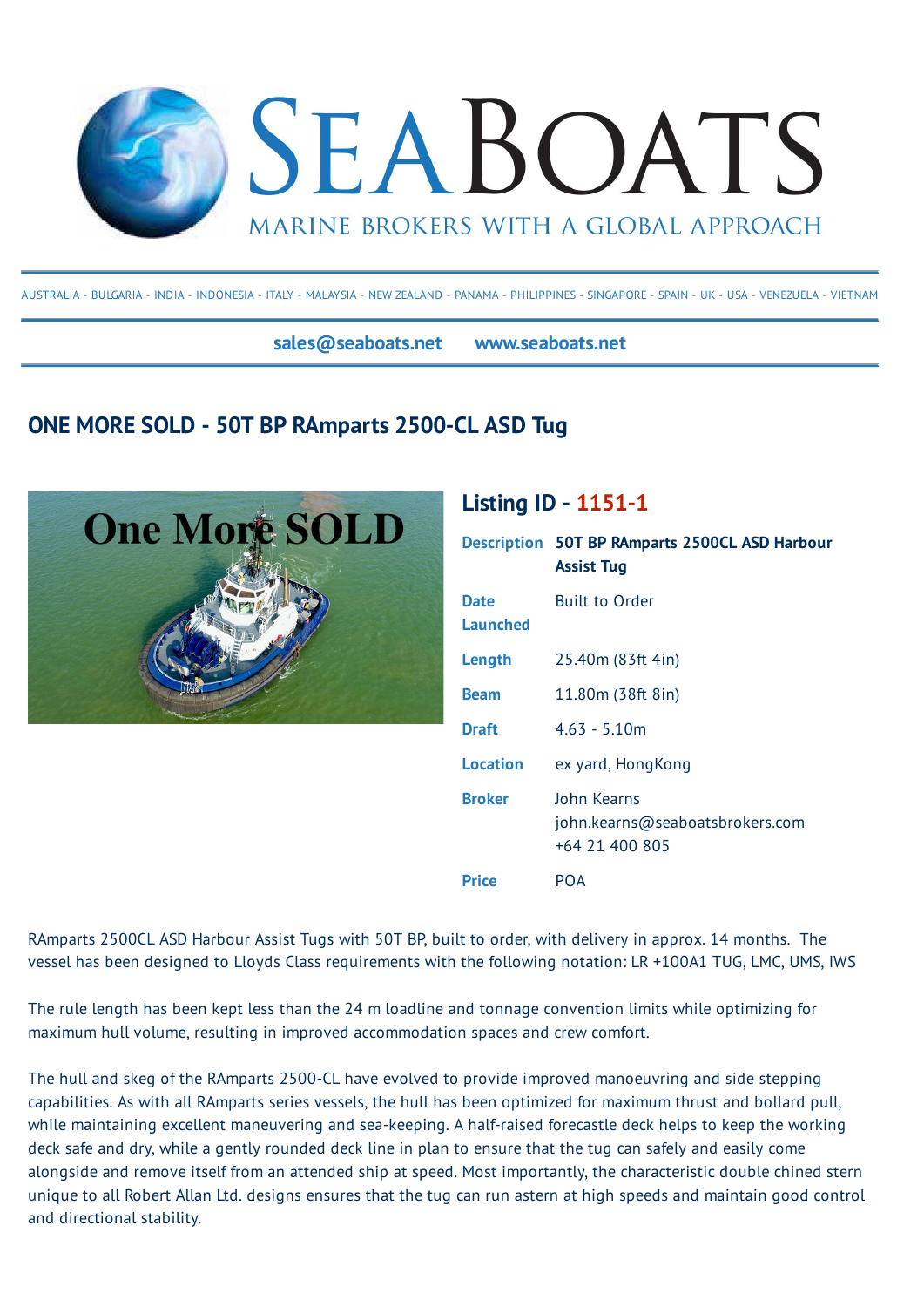The tug can be adapted to a suit a wide variety of owner requirements including: Propulsion package to achieve 50 tonne bollard pull Split drum forward winch Optional aft winch Optional Fi-Fi 1 systems (Fi-Fi 1/2 is standard) MLC compliant accommodation layout Particulars of the RAmparts 2500-CL are as follows:

Length overall: 25.40m Beam, moulded: 11.80m Depth, least moulded: 4.60 m Maximum draft (overall): 4.63-5.10 m The rule length has been kept less than the 24 m loadline and tonnage convention limits while optimizing for maximum hull volume, resulting in improved accommodation spaces and crew comfort.

The vessel has been designed to LR Class requirements with the following notation: LR + 100A1 TUG, + LMC, + UMS, IWS

Tank Capacities at 98% are: Fuel oil:  $91 \text{ m}^3$ Potable water: 11 m<sup>3</sup> Optional foam:  $5 \text{ m}^3$ Optional dispersant: 5 m<sup>3</sup>



The details of all vessels are offered in good faith but we cannot guarantee or warrant the accuracy of this information nor warrant the condition of the vessel. Any buyer should instruct their agents, or their surveyors,